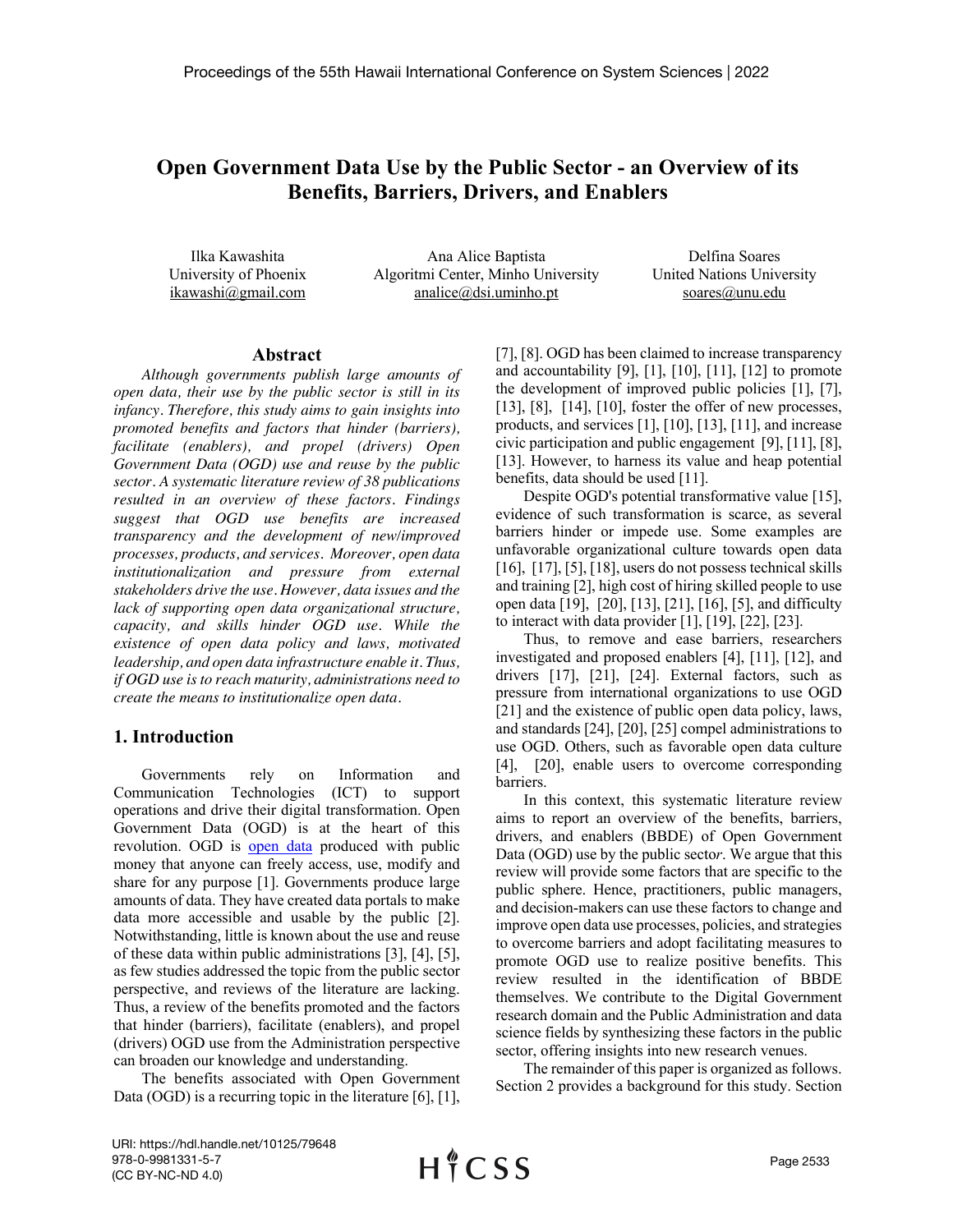3 presents our research approach and method used to conduct this literature review. Section 4 documents the review. Section 5 presents our findings and discussion. Finally, in Section 6, conclusions, future research, and study limitations are discussed.

# **2. Background**

Many studies examined OGD from multiple perspectives and varying factors. For example, in a seminal publication, Janssen and colleagues [1] explored the benefits, adoption barriers, and myths of Open Data and Open Government, some of which refer to OGD use.

With a broad perspective, Luna-Reyes [22] assessed OGD policy progress in the United States (US) Federal Government. The author identified enablers and current challenges, also providing recommendations to move OGD's vision forward. Parker and colleagues [14] identified three patterns of OGD use for better delivery of public services.

Focusing on OGD local and national communities perspectives, Chorley [21] explored the OGD challenges to records management within the public sector in England. In contrast, Kim and Eom [17] analyzed managerial factors as drivers and challenges of open data in Korea. Moreover, Susha and associates [26] investigated which organizational measures could facilitate OGD use in the Netherlands and Sweden.

Several studies explored the perspectives of intermediaries, developers, actors, communities, and stakeholders of the Open Government Data (OGD) ecosystem. Kucera (2017) [19] identified barriers to publishing and using OGD faced by stakeholders in the Open Data ecosystem. Some authors focused on a specific community. Martin [15] explored OGD implementation and use barriers in the perception of United Kingdom (UK) OGD community members. Mockus [27] identified the legal barriers OGD mashup developers face in EU member countries. Moreover, Shepherd and colleagues (2019) [16] identified technical and organizational barriers to OGD use in the perspectives of open government and information practitioners in England.

With the focus in Brazil and Latin America, Albano and colleagues explored OGD projects' benefits, motivational factors, facilitators, and barriers from public project managers' [9], and users' [11], intermediaries working with budget data in Brazil [10] and four Latin-American countries [13]. They also examined these factors from the perspective of Brazilian OGD ecosystem actors [12].

From a process perspective, Mockus [28] conducted an empirical study to identify the impediments users faced using OGD in a data science project.

Saxena focused on the perspectives of developing countries. The author investigated the significance, drivers, and barriers to ensure the use and reuse of OGD in Sri Lanka [29], Oman [30], and the Philippines [31]. Moreover, Shao and Saxena [32] identified organizational, social, legal, and technical barriers toward instituting a robust OGD initiative in Tanzania.

From a project's perspective, Cahlikova & Mabillard [20] identified the challenges to introducing the Open Government Data project in Switzerland. In contrast, Melin [33] investigated the myths, challenges, and benefits of developing an OGD platform at a Swedish local government. Ma and Lam [23] identified 43 barriers faced by stakeholders in an open data project in Hong Kong. They investigated barriers interdependencies using social network analysis (SNA).

From an OGD-driven applications perspective, Cranefield and colleagues [34] explored the benefits, barriers, and enablers in the view of Open Government Data (OGD) apps developers in New Zealand. In contrast, Wieczorkowski [5] identified barriers to the implementation of OGD-based solutions with a focus on the maturity of data formats, automated processing with Application Programming Interface (API), and the concept of Linked Open Data (LOD).

In the niche of studies adopting novel approaches, Gebre & Morales [35] investigated the nature of context-related information provided with the datasets from Canada, the United Kingdom (UK), and the United States (US) and identified the challenges users reported. In contrast, Cho & Lee [25] examined the factors driving the use of OGD from data providers' perspectives in the public sector to improve data publication. Smith and Sandberg [18] explored how innovation barriers affect OGD use in different ITIL service life cycle phases. The authors also examined how the perceptions of the barriers vary across different types of OGD in the Swedish public transport sector.

Recurrent literature reviews bring the body of knowledge together. They are needed in general and specific levels (use or publication); thus, authors can provide insights, research paths and tackle research barriers [3]. Therefore, this review investigates the focus of OGD use benefits, barriers, drivers, and enablers reported in previous studies and reviews ([6], [3], [24], [4], [36]). Attard and colleagues [6] assessed different aspects of OGD initiatives, including OGD publishing and consumption enablers, barriers, and their impact on OGD life cycle processes. The historical development, barrier types, and different OGD research foci were presented by Crusoe & Melin [3]. Huang and associates [24] identified and qualified barriers that hinder Open Government Data (OGD) in China. Khurshid and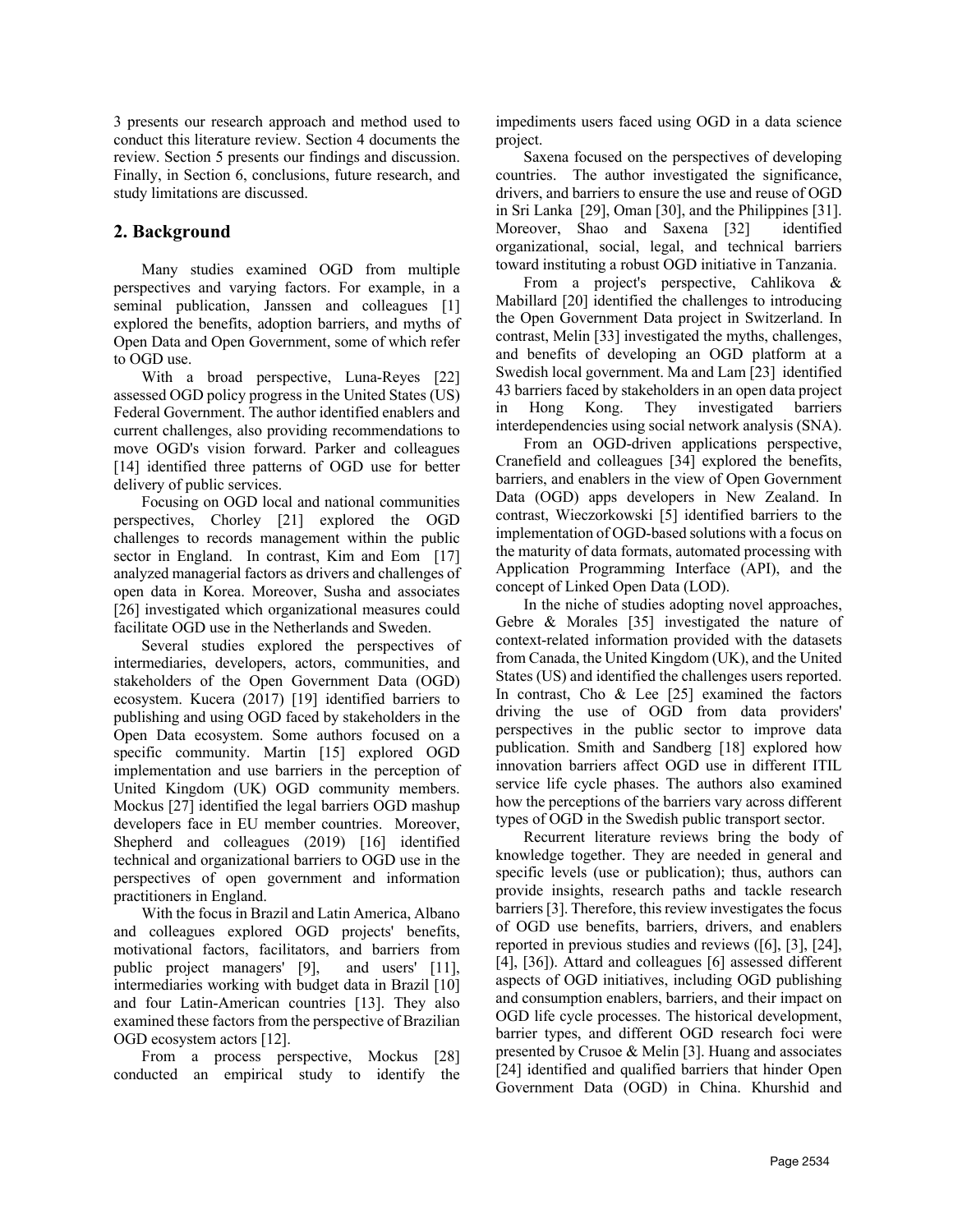colleagues [4] explored established theories and determinants of OGD adoption in the public sector. Finally, Roa and colleagues [36] surveyed the impact and occurrence of different problems before, during, and after an open government data initiative using the Information Systems (IS) adoption process.

In summary, current research focuses on factors that hinder, facilitate, or drive OGD use (consumption) in specific communities, society, citizens, and the private sector. The public sector perspective is unclear, and research does not support informed decisionmaking about OGD use (consumption) in the public sector. In this context, a better understanding of these factors is needed. However, reviews addressing these topics are lacking.

### **3. Research Approach**

Webster & Watson [37] consider reviews of existing literature crucial for academic research. It uses Kitchenham's [38] systematic literature review method, as shown in Figure 1. The three main steps are planning, conducting, and reporting the review.



#### **Figure 1 - Systematic literature review (adapted from Kitchenham [38])**

Selected papers were analyzed according to the following strategy. First, one researcher read papers to identify benefits, barriers, drivers, and enablers (BBDE) categories. For example, Janssen and colleagues [1] categorized barriers at the institutional level, the task complexity of handling the data, the use of open data and participation in the open-data process, legislation, information quality, and technical level. Zuiderwijk and associates [7] categorized benefits into political and societal, economic, and technical, and operational. Next, papers were scrutinized for BBDE, and each identified factor was placed into a category. Then, similar factors were grouped into a normalized label. An example of such a label is the technical and operational benefit "Improved data management," which groups the benefit discussed in four papers [1], [7], [13], [10]. Finally, factors not related to OGD use in the public sector were removed. All nuances of the phenomenon during initial coding [39] might not be captured, as it was done by one researcher. Thus, two other researchers reviewed categorization to reduce the bias introduced by data collection and initial coding.

This review outcomes are four lists with factors reported in the literature - one list for each factor. Factors are grouped into categories.

The following section describes how this review was conducted according to the method discussed above.

### **4. Literature review**

This review intends to answer the following research questions **from the public sector perspective**: RQ1 – What are the benefits promoted by OGD use? RQ2 – What are the factors that hinder (barriers) OGD use? RQ3 - What are the factors that facilitate or enable (enablers) OGD use? RQ4 - What are the factors that propel (drivers) OGD use?



#### **Figure 2 – Search and select protocol**

Figure 2 presents this review's search and selection strategy and its results. First, a manual search was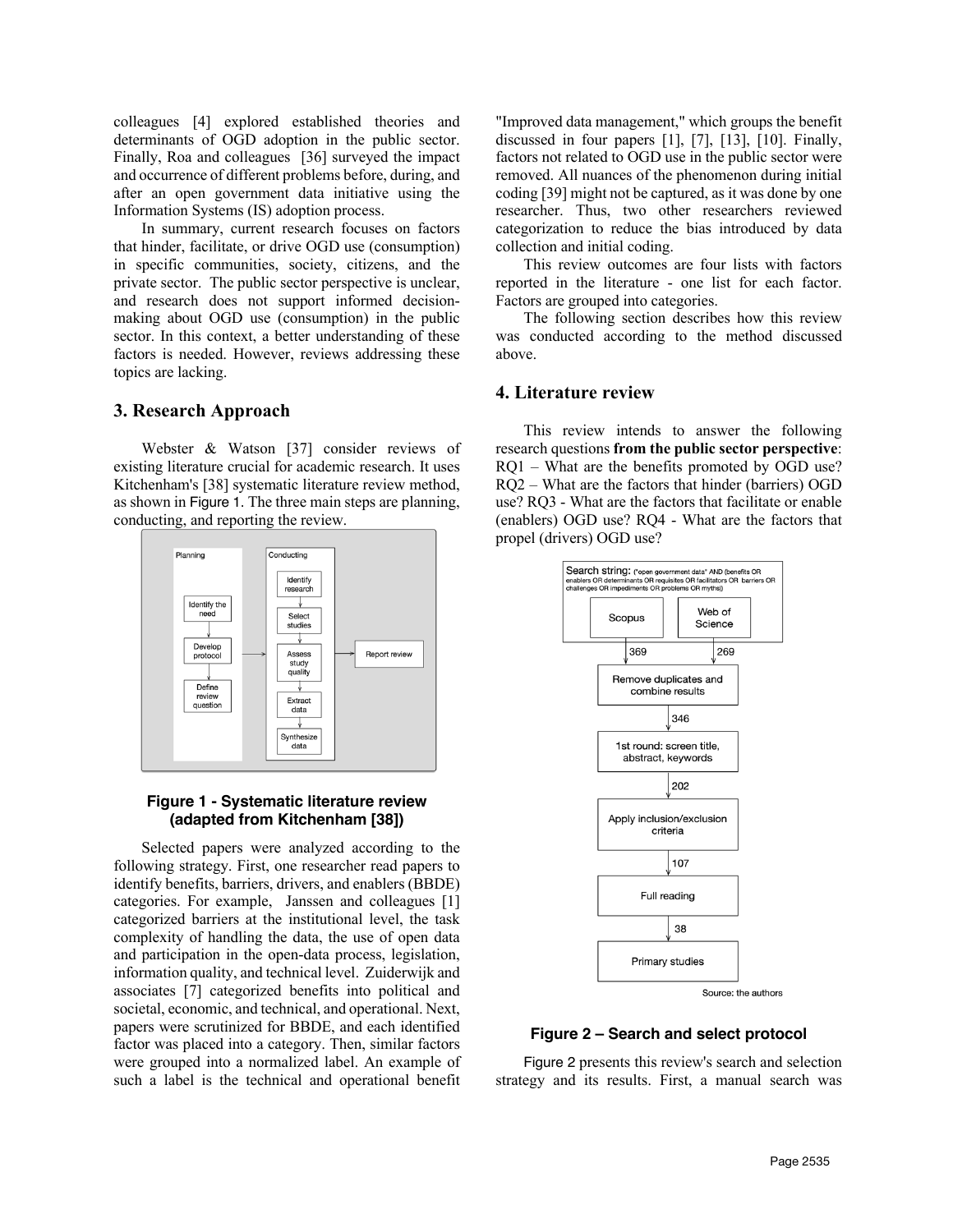conducted on Scopus and Web of Science (WoS). These databases provide appropriate coverage of Social Science journals [40] and studies related to Digital Government, Public Administration, and Open Government Data. Searches were conducted in January 2021. For retrieving records, search fields were title, abstract, and author keywords on Scopus, adding keywords plus® on WoS. We focused on journal papers, conference proceedings, and book chapters. The search start date was the default of each database: 1960 (Scopus) and 1900 (WoS). Citations of identified publications were examined to find additional relevant literature and augment the review basket [37]. Studies cited in several selected articles such as [1] and [6], which contained words in the search string, were added to the basket and perused.

Inclusion criteria applied to select publications: empirical studies and literature reviews related to OGD use benefits, barriers, problems, challenges, enablers, determinants, or drivers; and focus on the public sector. Exclusion criteria: OGD used by the private or third sectors; not written in English, Portuguese, or Spanish; inaccessible.

Some studies [4], [1], [41] did not address specific OGD use benefits, barriers, drivers, and enablers (BBDE). Nevertheless, they were included and used to seed initial coding because they examined BBDE from the public sector perspective.

The search did not produce results before 2012. Thus, the resulting studies were published between 2012 and 2020. As shown in Figure 2, 38 publications were selected as primary studies. Five are literature reviews, and the remaining 33 are empirical studies. Papers were published in peer-reviewed journals and conferences. In addition, books, chapters, tutorials, guidelines, reports, and official documents produced by governments and reputable international organizations, such as the European Union and United Nations, were included as supplementary sources. They were found following the citation trees of selected studies and retained when relevant. They aid in reducing bias, provide guidance to interpret findings, recommend research venues, and determine our inferences' strength.

The next section presents the results of our analysis and synthesis and our findings and discussion.

# **5. OGD use benefits, barriers, drivers, and enablers**

Some researchers [1], [3], [6], [36], [41], [42] examined the open data field from a variety of perspectives, such as economic, social, technical, institutional, operational, political, and legal. Hence, this study adopts and adapts the perspectives found in the literature to categorize benefits, barriers, drivers, and enablers (BBDE). Table 1 presents these categories and provides examples to illustrate them.

**Table 1- BBDE categories**

| Category         | Description                                                                       |
|------------------|-----------------------------------------------------------------------------------|
| Political<br>and | Includes, for example, political and                                              |
| social           | social benefits such as increased                                                 |
|                  | transparency and civic participation.                                             |
| Policy and       | Relates to the existence or lack of open                                          |
| legal            | policies, laws, regulations,<br>data                                              |
|                  | standards, which impact OGD use. For                                              |
|                  | published<br>data<br>example,<br>under                                            |
|                  | copyright<br>license or<br>with<br>use<br>restrictions cannot be redistributed or |
|                  | reused.                                                                           |
| Cultural         | Perceptions and beliefs change the way                                            |
|                  | and organizations define<br>countries                                             |
|                  | openness. For example, some public                                                |
|                  | institutions are more secretive and                                               |
|                  | closed than others and may perceive                                               |
|                  | data published by other agencies as                                               |
|                  | untrustworthy and not use it. Thus,                                               |
|                  | cultural aspects influence OGD use.                                               |
| Economic and     | There is a cost to produce, publish, and                                          |
| financial        | maintain open data. Thus, money is                                                |
|                  | needed to ensure the sustainability of                                            |
|                  | OGD-driven initiatives. However,                                                  |
|                  | there should be no cost (or a marginal<br>cost) for data consumers. No standard   |
|                  | available for<br>cost model is<br>data                                            |
|                  | obtained<br>from<br>intermediaries.<br>An                                         |
|                  | economic OGD use benefit is<br>the                                                |
|                  | creation of new/improved public                                                   |
|                  | services and products.                                                            |
| Organizational   | The use of open data requires the use                                             |
| and              | of new and not well-established                                                   |
| institutional    | technologies. So, institutions need to                                            |
|                  | appropriate organizational<br>create                                              |
|                  | structures, capabilities, routines, and                                           |
|                  | processes to use it.                                                              |
| Operational      | Technical aspects concern the nature of                                           |
| and<br>technical | the data itself. For example, low data<br>quality (incomplete, outdated), lack of |
|                  | metadata, and dataset publication                                                 |
|                  | format (pdf, xls) could hinder data use.                                          |
|                  | Finally, operational aspects encompass                                            |
|                  | infrastructure and processing capacity                                            |
|                  | to use open data.                                                                 |

Table 2 presents the selected publications and summarizes how studies contributed to Open Government Data use barriers, benefits, drivers, and enablers tables presented below.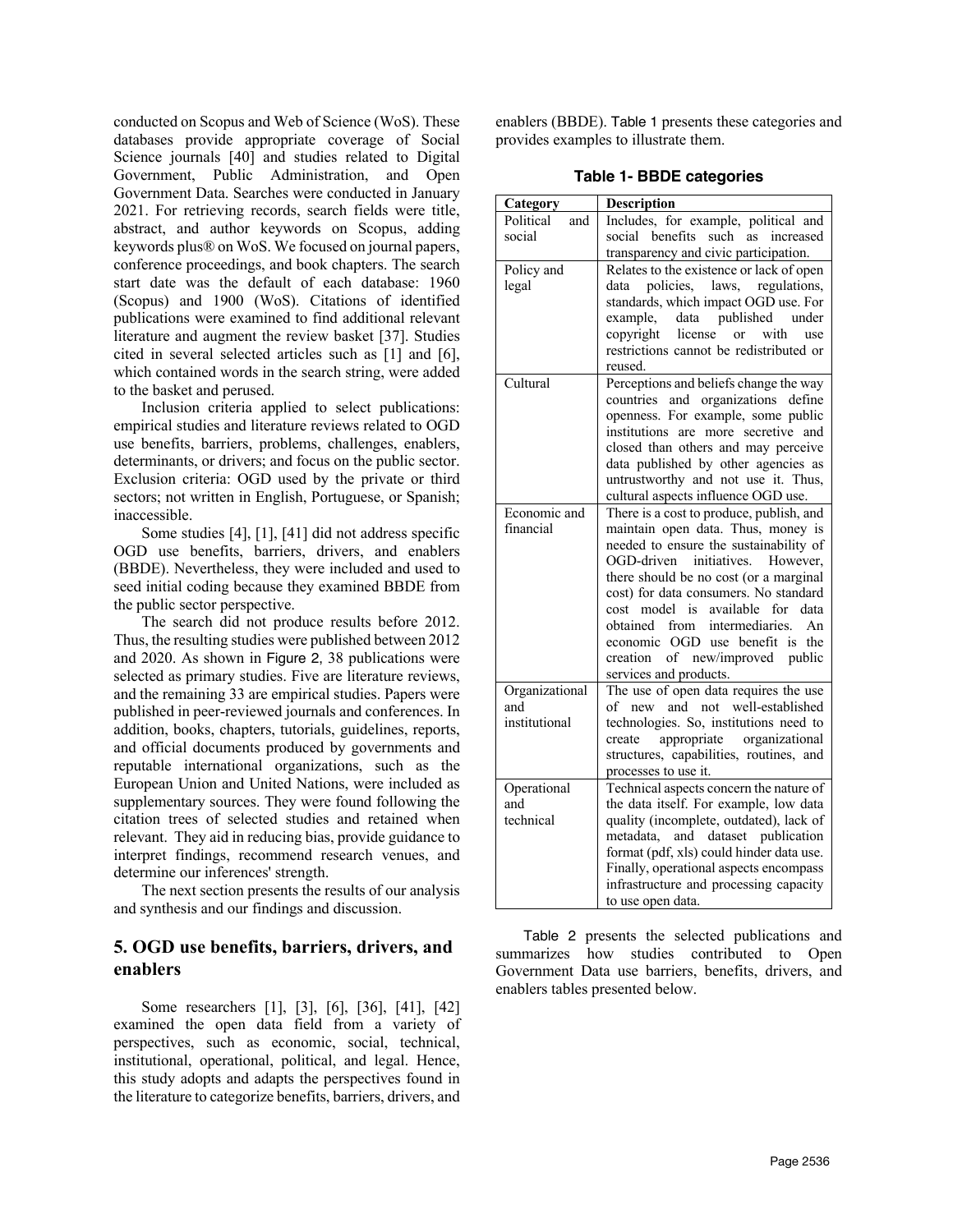| Publication     | <b>Publication reference</b>                                           |
|-----------------|------------------------------------------------------------------------|
| type            |                                                                        |
| Literature      | $[6]$ , [3], [24], [4], [36]                                           |
| reviews         |                                                                        |
| Conference      | $[15]$ , $[10]$ , $[1]$ , $[12]$ , $[43]$ , $[44]$ , $[13]$ , $[19]$ , |
| and journal     | [5], [35], [29], [31], [34], [27], [16], [30],                         |
| articles        | $[7]$ , $[8]$ , $[21]$ , $[11]$ , $[25]$ , $[9]$ , $[20]$ , $[28]$ ,   |
|                 | $[17], [22], [33], [32], [18], [23], [14],$                            |
|                 | [42], [26]                                                             |
| <b>Barriers</b> | $[15]$ , $[1]$ , $[12]$ , $[10]$ , $[13]$ , $[19]$ , $[5]$ , $[35]$ ,  |
|                 | $[29], [31], [34], [27], [16], [30], [21], [11],$                      |
|                 | [20], [28], [17], [22], [33], [32], [18]                               |
| <b>Benefits</b> | $[1]$ , $[7]$ , $[8]$ , $[9]$ , $[10]$ , $[11]$ , $[12]$ , $[13]$ ,    |
|                 | [21], [14], [33]                                                       |
| Drivers         | $[17], [21], [24], [20], [25], [29], [30], [31],$                      |
|                 | [34]                                                                   |
| Enablers        | $[4]$ , $[11]$ , $[12]$ , $[16]$ , $[22]$ , $[23]$ , $[20]$ , $[26]$ , |
|                 | [33]                                                                   |
| Myths           | $[33]$ , $[1]$                                                         |

**Table 2 - Selected studies**

All studies mentioned some type of OGD benefit, as they represent the main objectives and motivations of OGD initiatives [7]. However, only 5% of the studies ([7], [8]) focused exclusively on benefits. Zuiderwijk and associates [7] compared the main objectives of 156 Open Government Data initiatives to one or more benefits delivered and concluded that intended and delivered benefits often differ. In contrast, Jamieson and colleagues [8] challenged three perceived benefits of the production, consumption, and publication of open government data. Authors argued that it is impossible to have a more transparent and efficient public service, a more informed citizen, and to promote innovation, as the newer rhetoric from OGD has moved from how to get and use OGD to the need to address the ethical uses, consumption, storage, and application of data in general.

Factors that hinder or block the use of open data are considered impediments or barriers [45]. OGD use barriers literature is rich and diverse, being discussed in 61% of the papers, as seen in Table 2. Zuiderwijk and colleagues [42] developed one of the first mappings of Open Government Data socio-technical barriers or impediments users may encounter when using these data.

Open data involves using new technology and can be considered an innovation in the public sector [46]. As such, a set of enabling factors should be in place so that data can be used [12]. Enablers are factors that facilitate or enable the use of open data. They were examined in 16% of the studies. Although necessary, enablers alone are not enough for public sector innovation. Drivers are factors that push or propel public institutions and their agents towards the use of OGD [46]. Examples of drivers and motivations were provided in 29% of the papers.

It is worth noting that some enablers may ease or overcome barriers. However, others may not be related to any specific barrier. Studies about the promotion and dissemination of OGD use are included in the enablers stream. Hellberg and Hedström [43] analyzed the challenges of organizing an innovation competition for promoting OGD reuse in a Swedish municipality. At the same time, Matheus and colleagues [44] investigated the effectiveness of strategies such as hackathons, prizes and contests, external partnerships, and data journalism adopted by the Rio de Janeiro municipality to promote the dissemination and expansion of the use of open data.

 Janssen and colleagues [1] formalized myths to bridge the gap between open data potential benefits and barriers. A myth is a traditional story or legend widely held but not determined by fact or evidence. An example of such a myth presumes that OGD users have the resources, expertise, and capabilities to use these data. In the same stream, Melin [33] investigated the myths, challenges, and benefits of developing an OGD platform at a Swedish local government. Although fascinating, myths will not be further explored in this review.

#### **5.1. Benefits of Open Government Data use**

Benefits can be seen as general (achieved by the private or third sectors) or specific to the public sector. Table 3 presents the benefits distilled from the literature. Political and social benefits are considered the most important category [1], [17], as increased transparency, civic participation, and engagement are associated with the main motivations of OGD initiatives [6]. The gain of new knowledge and insights into the public sector is a specific benefit, as is the offer of improved public processes, products, and services. General economic and financial benefits are reduced operating costs and increased administrative efficiency. Technical and operational benefits are the most numerous, being the development of improved public policies and new processes, products, and services among the most cited. These findings suggest that the benefits most reported are more practical than previously reported ([9], [1],  $[7]$ .

**Table 3 - Benefits of OGD use**

| Category                | <b>Benefits</b>                                                                                                                                                                                                                                                                           |
|-------------------------|-------------------------------------------------------------------------------------------------------------------------------------------------------------------------------------------------------------------------------------------------------------------------------------------|
| Political and<br>social | Increased transparency [9], [7], [8], [1],<br>[10], [11], [12], [13]<br>Increased social control [9], [1], [7]<br>Increased civic participation and<br>public engagement [9], [11], [8], [1],<br>[7], [10], [13]<br>More informed citizens [8]<br>Increased accountability [7], [9], [8], |
|                         |                                                                                                                                                                                                                                                                                           |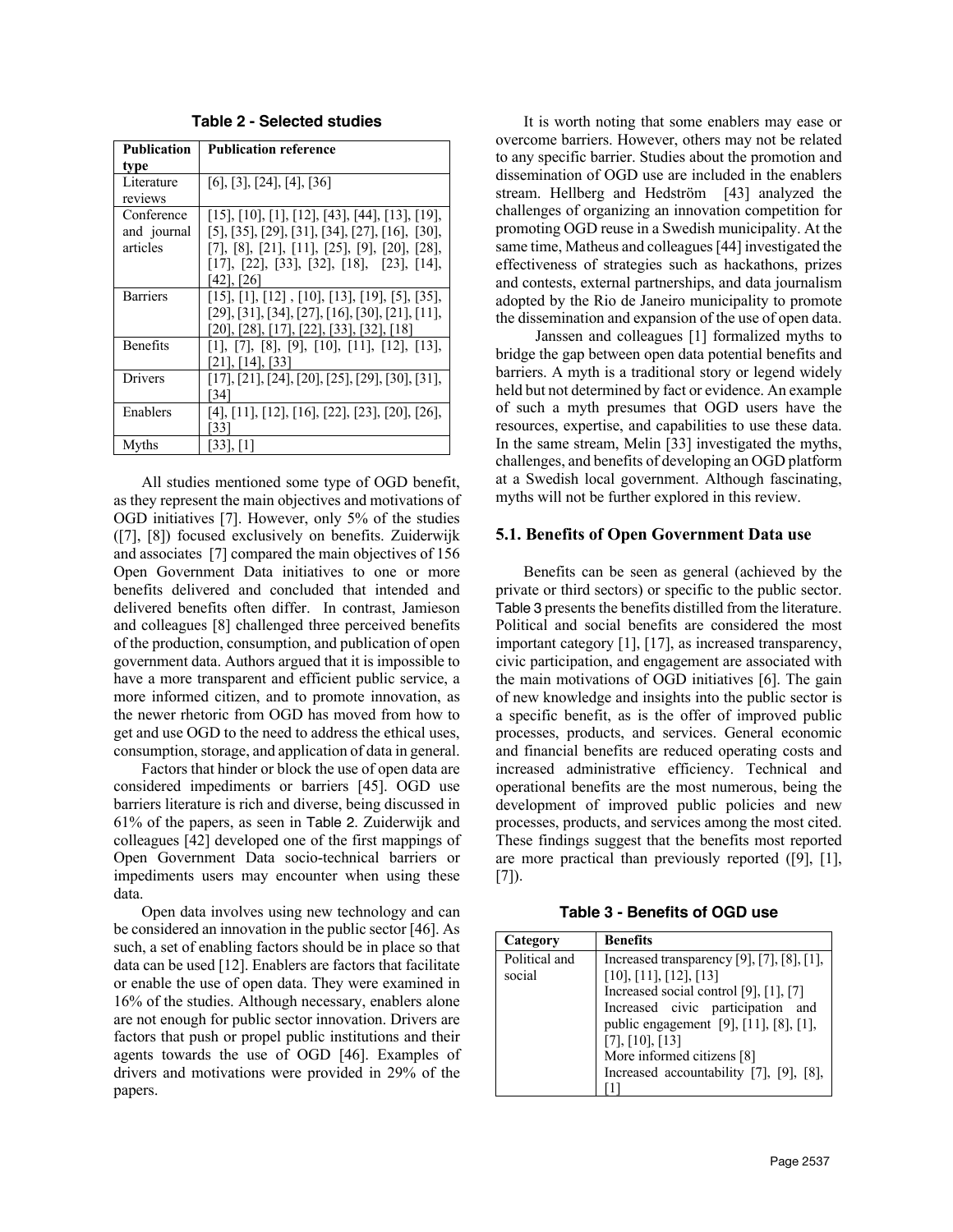| Category                        | <b>Benefits</b>                                                                                                                                                                                                                                                                                                                                                                                                                                                                                                                                                                                                                                                                                                                                                           |
|---------------------------------|---------------------------------------------------------------------------------------------------------------------------------------------------------------------------------------------------------------------------------------------------------------------------------------------------------------------------------------------------------------------------------------------------------------------------------------------------------------------------------------------------------------------------------------------------------------------------------------------------------------------------------------------------------------------------------------------------------------------------------------------------------------------------|
|                                 | Gained new knowledge and insights<br>into the public sector $[1]$ , $[7]$ , $[10]$ ,<br>[13]                                                                                                                                                                                                                                                                                                                                                                                                                                                                                                                                                                                                                                                                              |
| Economic and<br>financial       | Increased administrative efficiency [7],<br>[8]<br>Reduced operating costs [7], [21]<br>Gained access to external capacity and<br>resources for solving problems [7]<br>Offer of improved processes, products,<br>and services [1], [7], [13]                                                                                                                                                                                                                                                                                                                                                                                                                                                                                                                             |
| Operational<br>and<br>technical | Development of improved public<br>policies [1], [7], [13], [8], [14], [10]<br>Increased<br>intra-governmental<br>collaboration [11], [1]<br>New processes, products, and services<br>developed [1], [10], [13], [11]<br>Improved processes [1], [7], [10], [12],<br>$[11]$ , $[33]$<br>Improved data management [1], [7],<br>$[13]$ , $[10]$<br>Improved access to public services<br>[14], [21]<br>Increased efficiency in making changes<br>in service delivery [1], [8], [14], [9]<br>Decision-making<br>process<br>more<br>informed $[1]$ , $[7]$ , $[13]$<br>Innovation support processes deployed<br>[1], [7], [11], [8]<br>Increased problem-solving capacity<br>$[1]$ , $[21]$<br>Use of collective intelligence to solve<br>public problems [1], [7], [13], [11] |

# **5.2. Barriers to Open Government Data use**

Table 4 lists OGD use barriers extracted from the literature. Barriers do not exist in a vacuum, they are interrelated and change over time [6], [3], [36], [41], [42]. For example, operational and technical barriers were the most reported. Technical issues related to poor data availability, accessibility, quality, and usability seem to be common problems. They could be imputed to poor data publishing and the absence of data management practices. Moreover, organizational and institutional barriers related to the lack of human resources and organizational capabilities to use open data seem to hinder the organization's capabilities to publish open data.

Another interesting example is policy and legal barriers associated with the lack of or inadequacy of open data policies, laws, standards, and regulations. The publication of data with inappropriate use license and technical issues like poor quality and absent or insufficient metadata may be consequences of these barriers. The organizational and institutional barriers indicate that public entities have no interest in using open data. Disinterest may be caused by an unfavorable organizational culture towards open data, which is the most cited cultural barrier. In addition to the lack of human resources with the knowledge, skills, and/or capabilities to use open data and the high cost to hire people that can use open data (top economic and financial barrier).

**Table 4 - Barriers to OGD use**

| Category              | <b>Barriers</b>                                                                                                                                                                                                                      |
|-----------------------|--------------------------------------------------------------------------------------------------------------------------------------------------------------------------------------------------------------------------------------|
| Policy and            | Open data is not a political priority                                                                                                                                                                                                |
| legal                 | [20]<br>Strategy and/or leadership do not<br>support open data use [23], [19], [21]<br>Open data policy is inadequate or<br>lacking [19], [24], [23], [32]<br>Open data use laws are inadequate or<br>lacking [10], [12], [36], [32] |
|                       | standards<br>Open data<br>use<br>and<br>guidelines are inadequate or lacking<br>$[32]$ , $[18]$<br>Use license does not exist, or unclear,<br>or restrict use [1], [18], [19], [13],                                                 |
| Cultural              | $[27]$ , $[36]$<br>organizational culture<br>Lack<br>of<br>favorable to open data $[1]$ , $[10]$ , $[19]$ ,<br>[20], [16], [17], [5], [18]<br>Management and public managers do                                                      |
|                       | not know what open data is [21], [32]                                                                                                                                                                                                |
| Economic and          | There is no budget, no financial                                                                                                                                                                                                     |
| financial             | resources to use open data $[1]$ , $[19]$ ,<br>$[36]$ , $[32]$<br>Cost to hire people able to use open<br>data is very high [19], [20], [13], [21],                                                                                  |
|                       | $[16]$ , [5]                                                                                                                                                                                                                         |
| Organizational<br>and | Upper management does not support<br>open data use [21], [36]                                                                                                                                                                        |
| institutional         | The organizational structure does not<br>support open data use [19], [11], [20],<br>[24], [32]                                                                                                                                       |
|                       | The organization is not interested in<br>using open data [1], [19], [11], [25],<br>$[24]$ , $[28]$ , $[23]$                                                                                                                          |
|                       | The organization does not have the<br>organizational capabilities, routines,<br>and processes to use open data [1],                                                                                                                  |
|                       | [19], [13], [36]<br>Low engagement of public managers<br>with the use of open data $[11]$ , $[20]$ ,                                                                                                                                 |
|                       | [36]<br>Lack of non-financial resources (time,<br>equipment, etc.) to use open data [1],                                                                                                                                             |
|                       | [19], [13]<br>There is no definition of competencies<br>for the use of open data [32]                                                                                                                                                |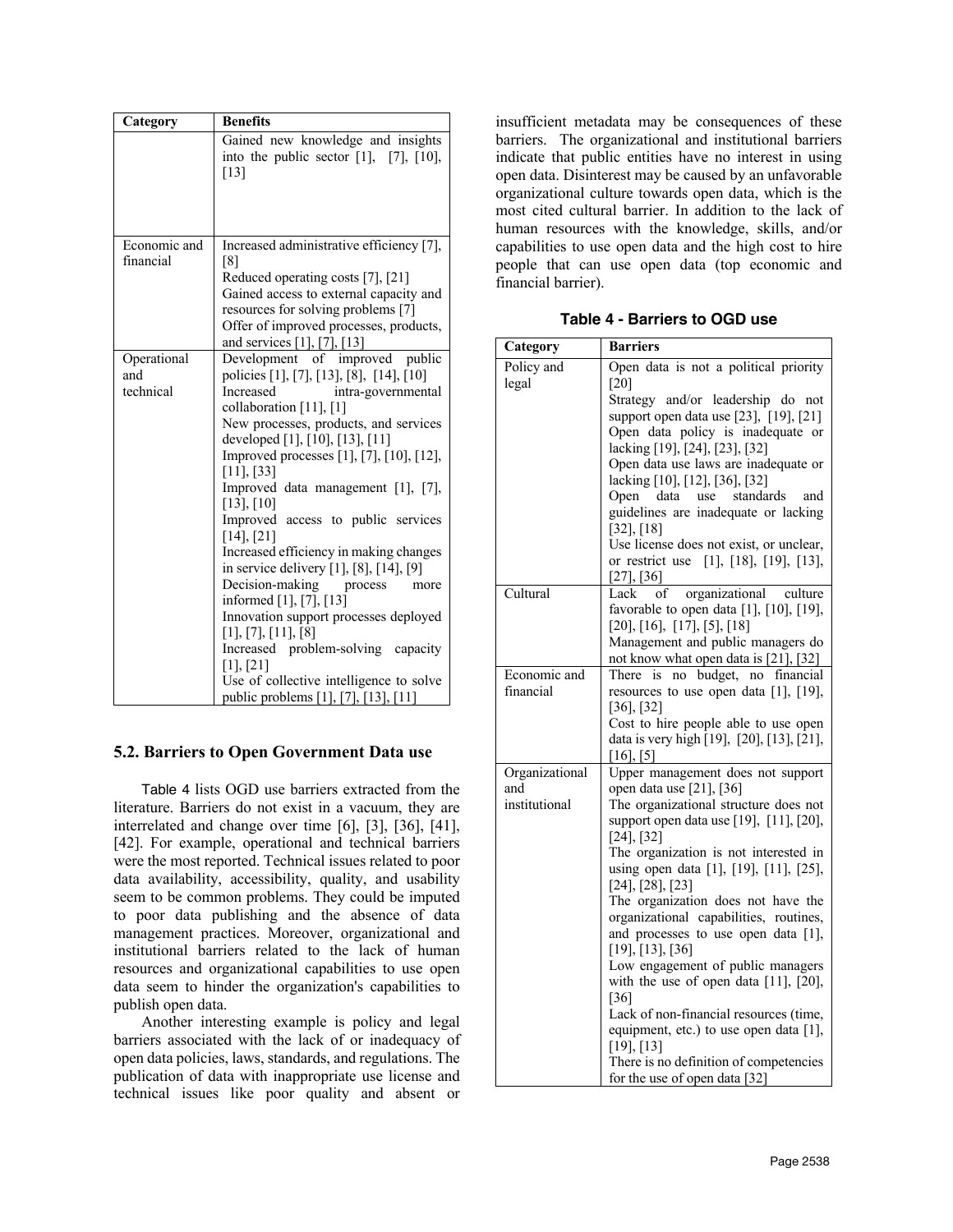| Category      | <b>Barriers</b>                                               |
|---------------|---------------------------------------------------------------|
|               | There are no human resources with the                         |
|               | knowledge, skills and/or capabilities                         |
|               | to use open data [1], [19], [21], [24],                       |
|               | $[22]$ , $[23]$ , $[36]$ , $[32]$ , $[18]$                    |
|               | Data provider ignores my requests and                         |
|               | suggestions [1], [19], [42], [13], [31],                      |
|               | $[22]$ , $[23]$                                               |
| Operational   | There is no centralized portal or open                        |
| and technical | data infrastructure [11], [22]                                |
|               | Difficulty in discovering/locating data                       |
|               | [1], [3], [22]                                                |
|               | Data availability issues $[1]$ , $[28]$ , $[5]$ ,             |
|               | $[19]$ , $[29]$ , $[36]$                                      |
|               | Data accessibility issues [1], [19], [5],                     |
|               | [47], [35], [22], [23], [18]                                  |
|               | data quality<br>(incomplete,<br>Poor                          |
|               | obsolete,<br>and/or<br>inaccurate,                            |
|               | inconsistent) [1], [3], [11], [12], [16],                     |
|               | $[25]$ , $[47]$ , $[28]$ , $[5]$ , $[29]$ , $[24]$ , $[35]$ , |
|               | [31], [22], [23], [36], [32], [18]                            |
|               | Low data usability (fragmented data,                          |
|               | no user-friendly format, not machine                          |
|               | readable) [13], [21], [24], [1], [5],                         |
|               | [24], [3], [22], [32]                                         |
|               | Metadata insufficient and/or lacking                          |
|               | $[1]$ , $[3]$ , $[19]$ , $[10]$ , $[16]$ , $[28]$ , $[29]$ ,  |
|               | $[36]$ , $[32]$ , $[18]$                                      |
|               | Data are not compatible and cannot be                         |
|               | compared [3], [1], [13], [28], [36]                           |
|               | be combined<br>Data<br>cannot<br>and                          |
|               | connected [28]                                                |
|               | Data are not sustained or maintained                          |
|               | [24], [18]                                                    |
|               | Data sources are unreliable [1]                               |
|               | Results<br>obtained<br>from different                         |
|               | sources differ [1]                                            |
|               | Uploading data is not supported [13]                          |
|               | No processing power [5], [13]                                 |
|               | Lack of proper tools to manipulate                            |
|               | data [32], [18]                                               |
|               | Difficulties to interact with the data                        |
|               | provider [35], [24]                                           |

# **5.3. Enablers of Open Government Data use**

Table 5 shows factors that enable or facilitate OGD use distilled from the literature. The most cited internal enabler is that the Administration promotes and internally discloses the use of open data. Examples of external enablers are the existence of public/private partnerships supporting open data, and there is external pressure from international bodies to use open data. They are all specific to the public sector. Most policy and legal enablers overcome or ease corresponding barriers. Operational and technical enablers like the existence of an open data portal and infrastructure and the availability of high-quality data also overcome

specific barriers. Publicizing and offering case studies that facilitate OGD use does not correspond to any reported barrier.

**Table 5 - Enablers of OGD use**

| Category       | <b>Enablers</b>                                             |
|----------------|-------------------------------------------------------------|
| Political and  | Political leadership is committed to                        |
| social         | open data use [4], [22]                                     |
|                | Management and public managers are                          |
|                | aware of open data [16]                                     |
|                | External stakeholders (international                        |
|                | bodies, journalists) disseminate and                        |
|                | promote the use of open data [11], [22]                     |
| Policy and     | There is legal compliance pressure [4],                     |
| legal          | [11]<br>Public open data policy exists [12], [4],           |
|                | $[22]$ , $[23]$                                             |
|                | Laws governing the use of open data                         |
|                | exist [4], [11], [20]                                       |
|                | Regulations and open data standards                         |
|                | exist [16], [4]                                             |
| Cultural       | Organizational culture facilitates the                      |
|                | use of open data [4], [20]                                  |
| Economic and   | Financial resources are available to                        |
| financial      | support the use of open data [4]                            |
|                |                                                             |
| Organizational | The Administration promotes<br>and                          |
| and            | internally discloses the use of open data                   |
| institutional  | [11], [23], [33]                                            |
|                | There have been changes<br>in<br>the                        |
|                | organizational structure to<br>support                      |
|                | open data [16], [26]<br>The<br>organization<br>has          |
|                | digitization/digitalization capacity [4]                    |
|                | Managers are motivated to use open                          |
|                | data [4]                                                    |
|                | There is external pressure (from                            |
|                | international bodies, other bodies) to                      |
|                | use open data [11], [33]                                    |
| Operational    | open data<br>portals<br>There<br>and<br>are                 |
| and technical  | infrastructure [11], [22]                                   |
|                | studies and examples<br>Case<br>are                         |
|                | available on the Open Data Portal [16]                      |
|                | High-quality data is available [11], [4],                   |
|                | $[22]$ , $[26]$                                             |
|                | Data are improved [12]<br>Tools and mechanisms to work with |
|                | open data are available [26]                                |
|                | There are public/private partnerships                       |
|                | supporting the use of open data [23],                       |
|                | $[26]$                                                      |

# **5.4. Drivers of Open Government Data use**

Table 6 presents Open Government Data (OGD) use drivers found in the literature. It is worth noting that this list was abridged to remove redundancy with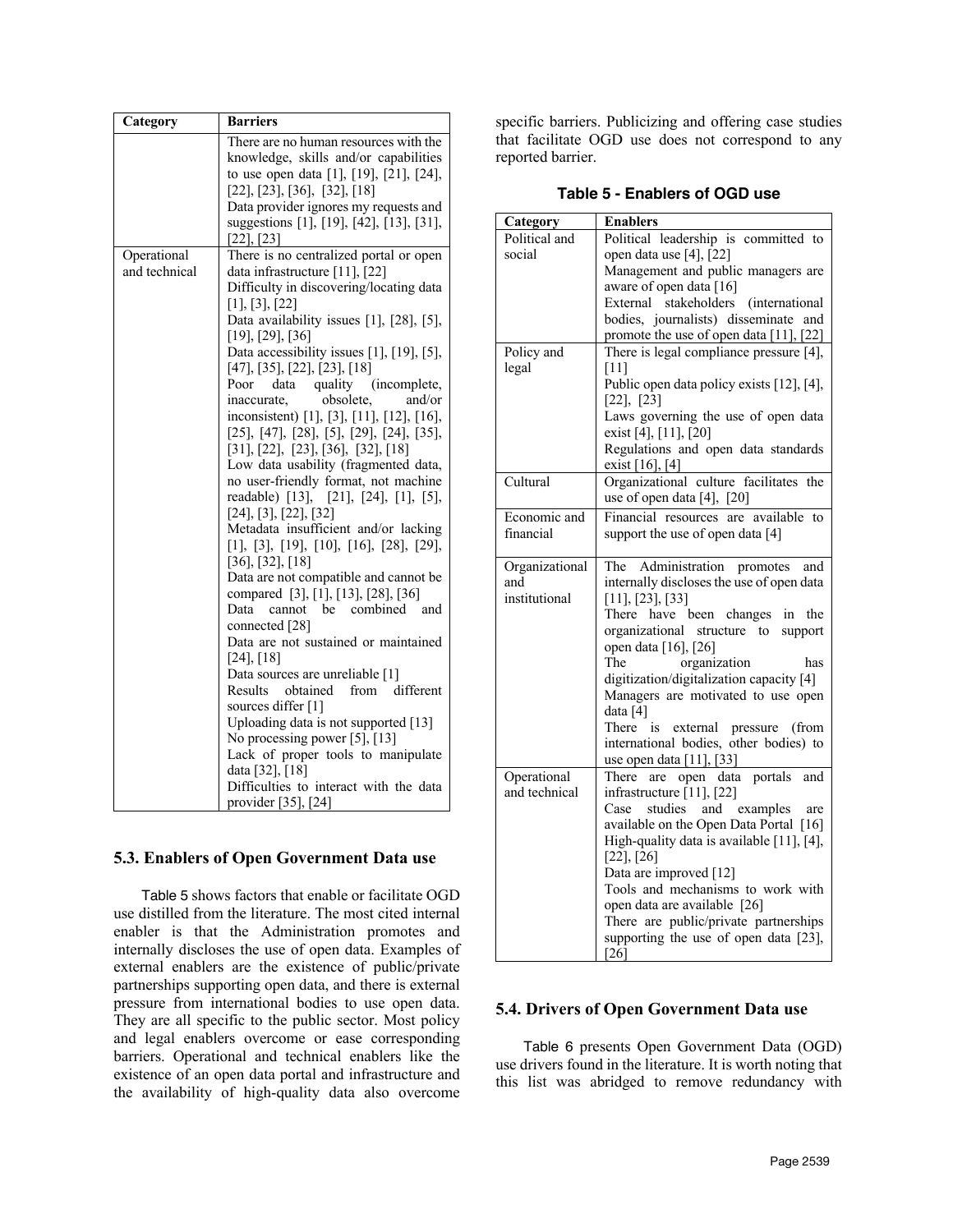enablers. Depending on the context, the same factor is referenced in the literature as a driver or enabler. See, for example, policy and legal enablers in Table 5 and corresponding drivers in Table 6. The most significant driver identified was the institutionalization of open data use practices in the Administration. It is followed by policy and legal drivers related to the existence of open data policies, laws, and standards and a cultural driver associated with the institutional culture supporting open data use. Institutionalization is the process of routinizing cultural practices, rules, and norms [24]. Thus, findings seem reasonable, as public administration practices are bound by laws and public agents tend to use established institutional and cultural practices.

|  |  | Table 6 - Drivers of OGD use |  |  |  |
|--|--|------------------------------|--|--|--|
|--|--|------------------------------|--|--|--|

| Category       | <b>Drivers</b>                            |  |  |  |
|----------------|-------------------------------------------|--|--|--|
| Social and     | Pressure from external stakeholders to    |  |  |  |
| political      | use open data [21]                        |  |  |  |
|                | Raise OGD use awareness [34]              |  |  |  |
| Policy and     | Existence of public policies of open      |  |  |  |
| legal          | data [24], [20]                           |  |  |  |
|                | Existence of laws governing the use of    |  |  |  |
|                | open data [25], [21]                      |  |  |  |
|                | Existence of regulations, standards,      |  |  |  |
|                | and standards for using open data [24]    |  |  |  |
| Economic and   | Existence financial resources have a      |  |  |  |
| financial      | significant positive influence on open    |  |  |  |
|                | data success [17]                         |  |  |  |
| Organizational | Open data use is institutionalized in the |  |  |  |
| and            | Administration [30], [24], [17]           |  |  |  |
| institutional  |                                           |  |  |  |
| Operational    | Provision of<br>OGD<br>proper             |  |  |  |
| and            | infrastructure $[24]$                     |  |  |  |
| technical      | Data available in user-friendly formats   |  |  |  |
|                | [31]                                      |  |  |  |
|                | Data search facilities available [31]     |  |  |  |
|                | Existence of historical data [29]         |  |  |  |
|                | Existence of metadata [31]                |  |  |  |
|                | Possible to share data via social media   |  |  |  |
|                | $\lceil 31 \rceil$                        |  |  |  |
|                | Provision of data suggested by users      |  |  |  |
|                | [29]                                      |  |  |  |

The following section briefly summarizes findings specific to the public sector. It presents our conclusions and suggestions for future research.

# **6. Conclusions and future research**

Answering our research questions, we recap the most relevant findings specific to Open Government Data (OGD) use **by the public sector**.

RQ1 – What are the benefits promoted by OGD use? Reported benefits specific to the public sector were gained new knowledge and insights into the public sector, the offer of improved processes, products, and services, and the development of improved public policies. In addition to the usual social and political benefits, the significant number of operational and technical benefits indicate growing data use.

RQ2 – What are the factors that hinder (barriers) OGD use? Unfavorable organizational culture towards open data and the high costs to hire skilled data professionals hinders OGD use. Additionally, technical and operational barriers related to poor data availability, quality, and usability were the most reported. At the same time, prominent institutional and organizational barriers are the lack of organizational capabilities, routines, and processes to use open data and the lack of human resources with knowledge, skills, and/or capabilities to use open data. Policy and legal barriers are associated with the absence and inadequacy of public open data policies, laws, and standards.

RQ3 - What are the factors that facilitate or enable (enablers) OGD use? Organizational and institutional enablers specific to the public sector are related to the Administration promoting and internally disclosing the use of open data. In addition to making structural, organizational changes to support data use. External factors like the pressure from international bodies to use open data and open data dissemination by journalists enable OGD use in public administrations.

RQ4 - What are the factors that propel (drivers) OGD use? The topmost drivers are establishing public open data policies, laws, and regulations and institutionalizing open data in public administrations.

As most prominent OGD use barriers are of technical and organizational nature, we conclude that open data use in the public sector is still in its infancy. Thus, the institutionalization of open data in public administrations may offer a viable path to use these data effectively.

A limitation of this work is the scope of the databases searched. Thus, the inclusion of a specialized the Digital Government Reference Library (DGRL) database could broaden this research and strength analysis [40].

Previous research [45] found that barriers identified in the literature differ from those found in empirical research and that they change over time [36], [41]. Thus, to further this research and obtain comprehensive lists of benefits, barriers, drivers, and enablers, an empirical study is required. Our overview can be used as a base to improve Open Government Data use processes and be extended in future studies.

### **7. References**

[1] M. Janssen, Y. Charalabidis, and A. Zuiderwijk, "Benefits, adoption barriers and myths of open data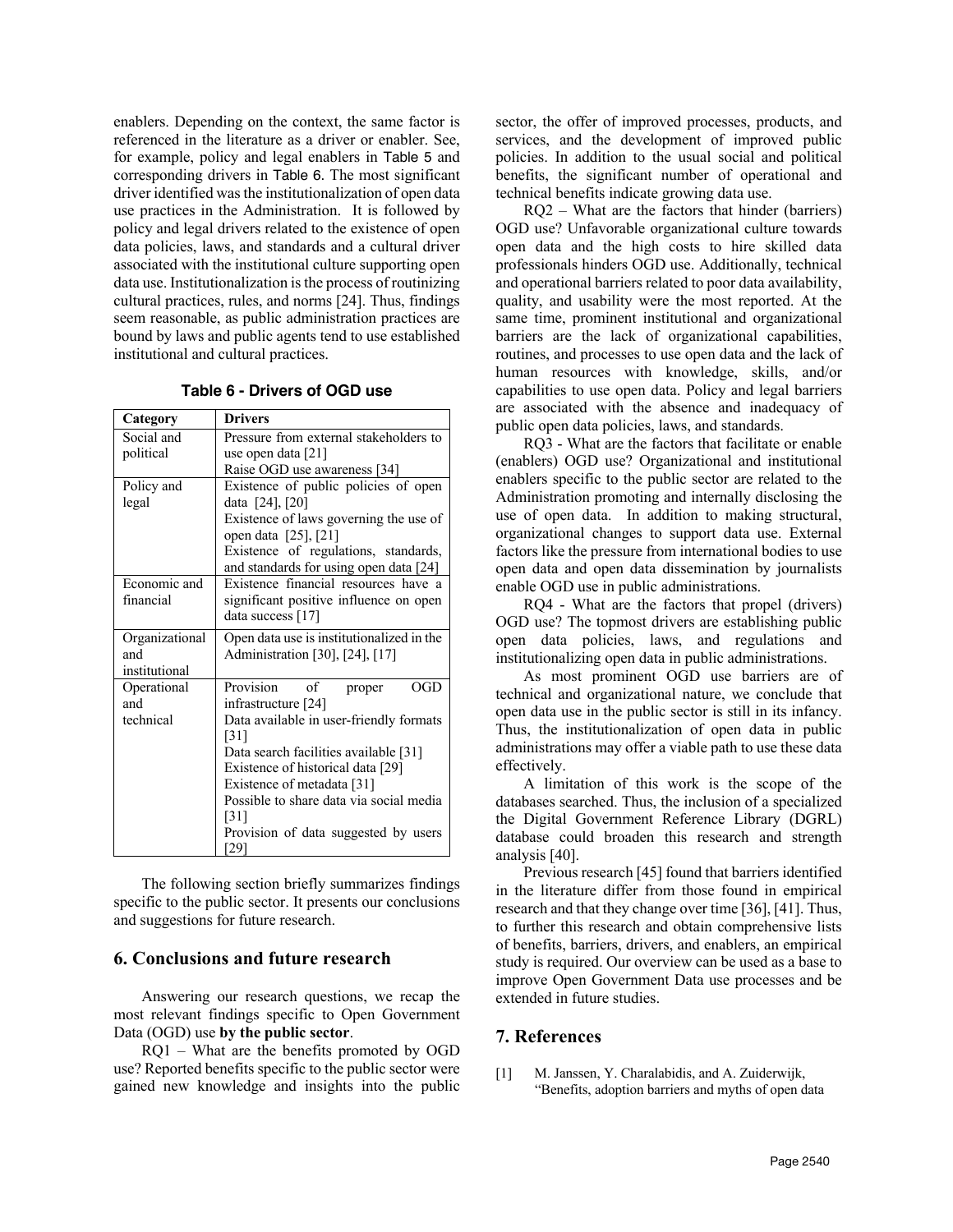and open government," *Information systems management*, vol. 29, no. 4, pp. 258–268, 2012.

- [2] M. Gascó-Hernández, E. G. Martin, L. Reggi, S. Pyo, and L. F. Luna-Reyes, "Promoting the use of open government data: Cases of training and engagement," *Government Information Quarterly*, vol. 35, no. 2, pp. 233–242, Apr. 2018, doi: 10.1016/j.giq.2018.01.003.
- [3] J. Crusoe and U. Melin, "Investigating open government data barriers: A literature review and conceptualization," *Lecture Notes in Computer Science (including subseries Lecture Notes in Artificial Intelligence and Lecture Notes in Bioinformatics)*, vol. 11020 LNCS, pp. 169–183, 2018, doi: 10.1007/978-3-319-98690-6\_15.
- [4] M. M. Khurshid *et al.*, "Modeling of Open Government Data for Public Sector Organizations Using the Potential Theories and Determinants—A Systematic Review," *Informatics*, vol. 7, no. 3, p. 24, 2020, doi: http://dx.doi.org/10.3390/informatics7030024.
- [5] J. Wieczorkowski, "Barriers to Using Open Government Data," in *Proceedings of the 2019 3rd International Conference on E-commerce, E-Business and E-Government - ICEEG 2019*, Lyon, France, 2019, pp. 15–20. doi: 10.1145/3340017.3340022.
- [6] J. Attard, F. Orlandi, S. Scerri, and S. Auer, "A systematic review of open government data initiatives," *Government Information Quarterly*, vol. 32, no. 4, pp. 399–418, Oct. 2015, doi: 10.1016/j.giq.2015.07.006.
- [7] A. Zuiderwijk, R. Shinde, and M. Janssen, "Investigating the attainment of open government data objectives: is there a mismatch between objectives and results?," *International Review of Administrative Sciences*, vol. 85, no. 4, pp. 645–672, Dec. 2019, doi: 10.1177/0020852317739115.
- [8] D. Jamieson, R. Wilson, and M. Martin, "The (im)possibilities of open data?," *Public Money & Management*, vol. 39, no. 5, pp. 364–368, Jul. 2019, doi: 10.1080/09540962.2019.1611240.
- [9] C. S. Albano, M. H. de Araujo, and N. Reinhard, "Motivators and facilitators of relationships in networks: how public managers acknowledge these factors in open government data," *Navus - Revista de Gestão e Tecnologia*, vol. 7, no. 1, pp. 73–92, Jan. 2017, doi: 10.22279/navus.2017.v7n1.p73-92.462.
- [10] C. S. Albano and G. da S. Craveiro, "Lessons Learned from the Use of Budgetary Data Open Format: an Exploratory Study in the Brazilian Ecosystem," *Revista de Gestão e Projetos*, vol. 06, no. 03, pp. 17– 27, Dec. 2015, doi: 10.5585/gep.v6i3.370.
- [11] C. Albano and N. Reinhard, "Open Government Data: facilitating and motivating factors for coping with potential barriers in the Brazilian context," in *Electronic Government. EGOV 2014. Lecture Notes in Computer Science*, Sep. 2014, p. 193. doi: 10.1007/978-3-662-44426-9\_15.
- [12] C. S. Albano and N. Reinhard, "Challenges for governments and society in the Brazilian Ecosystem of Open Government Data," *CADERNOS GESTAO*

*PUBLICA E CIDADANIA*, vol. 20, no. 67, pp. 214– 234, Dec. 2015, doi: 10.12660/cgpc.v20n67.41150.

- [13] G. S. Craveiro and C. S. Albano, "Budgetary Data (in an Open Format) Benefits, Advantages, Obstacles and Inhibitory Factors in the View of the Intermediaries of this System: A Study in Latin American Countries," in *Open and Big Data Management and Innovation*, Cham, 2015, pp. 223–235. doi: 10.1007/978-3-319- 25013-7\_18.
- [14] E. Parkes, T. Karger-Lerchl, P. Wells, J. Hardinges, and R. Vasileva, "Using open data to deliver public services," Open Data Institue, Feb. 2018. [Online]. Available: https://theodi.org/article/using-open-datafor-public-services-report-2/
- [15] C. Martin, "Barriers to the Open Government Data Agenda: Taking a Multi-Level Perspective," *Policy & Internet*, vol. 6, no. 3, pp. 217–240, 2014, doi: 10.1002/1944-2866.POI367.
- [16] E. Shepherd *et al.*, "Open government data: critical information management perspectives," *Records Management Journal*, vol. 29, no. 1/2, pp. 152–167, Mar. 2019, doi: 10.1108/RMJ-08-2018-0023.
- [17] Kim and Eom, "The Managerial Dimension of Open Data Success: Focusing on the Open Data Initiatives in Korean Local Governments," *Sustainability*, vol. 11, no. 23, p. 6758, Nov. 2019, doi: 10.3390/su11236758.
- [18] G. Smith and J. Sandberg, "Barriers to innovating with open government data: Exploring experiences across service phases and user types," *Information Polity*, vol. 23, no. 3, pp. 249–265, Aug. 2018, doi: 10.3233/IP-170045.
- [19] J. Kučera, "Analysis of barriers to publishing and reuse of Open Government Data," *Digitalization in Management, Society and Economy. 25th Interdisciplinary Information Management Talks - IDIMT-2017*, p. 11, 2017.
- [20] T. Cahlikova and V. Mabillard, "Open Data and Transparency: Opportunities and Challenges in the Swiss Context," *Public Performance & Management Review*, vol. 43, no. 3, pp. 662–686, May 2020, doi: 10.1080/15309576.2019.1657914.
- [21] K. M. Chorley, "The challenges presented to records management by open government data in the public sector in England: A case study," *Records Management Journal*, vol. 27, no. 2, pp. 149–158, Jul. 2017, doi: 10.1108/RMJ-09-2016-0034.
- [22] L. F. Luna-Reyes, "US open data policy: advances and recommendations," in *Proceedings of the 19th Annual International Conference on Digital Government Research: Governance in the Data Age*, Delft The Netherlands, May 2018, pp. 1–10. doi: 10.1145/3209281.3209308.
- [23] R. Ma and P. T. I. Lam, "Investigating the barriers faced by stakeholders in open data development: A study on Hong Kong as a 'smart city,'" *Cities*, vol. 92, pp. 36–46, Sep. 2019, doi: 10.1016/j.cities.2019.03.009.
- [24] R. Huang, T. Lai, and L. Zhou, "Proposing a framework of barriers to opening government data in China: A critical literature review," *Library Hi Tech*,